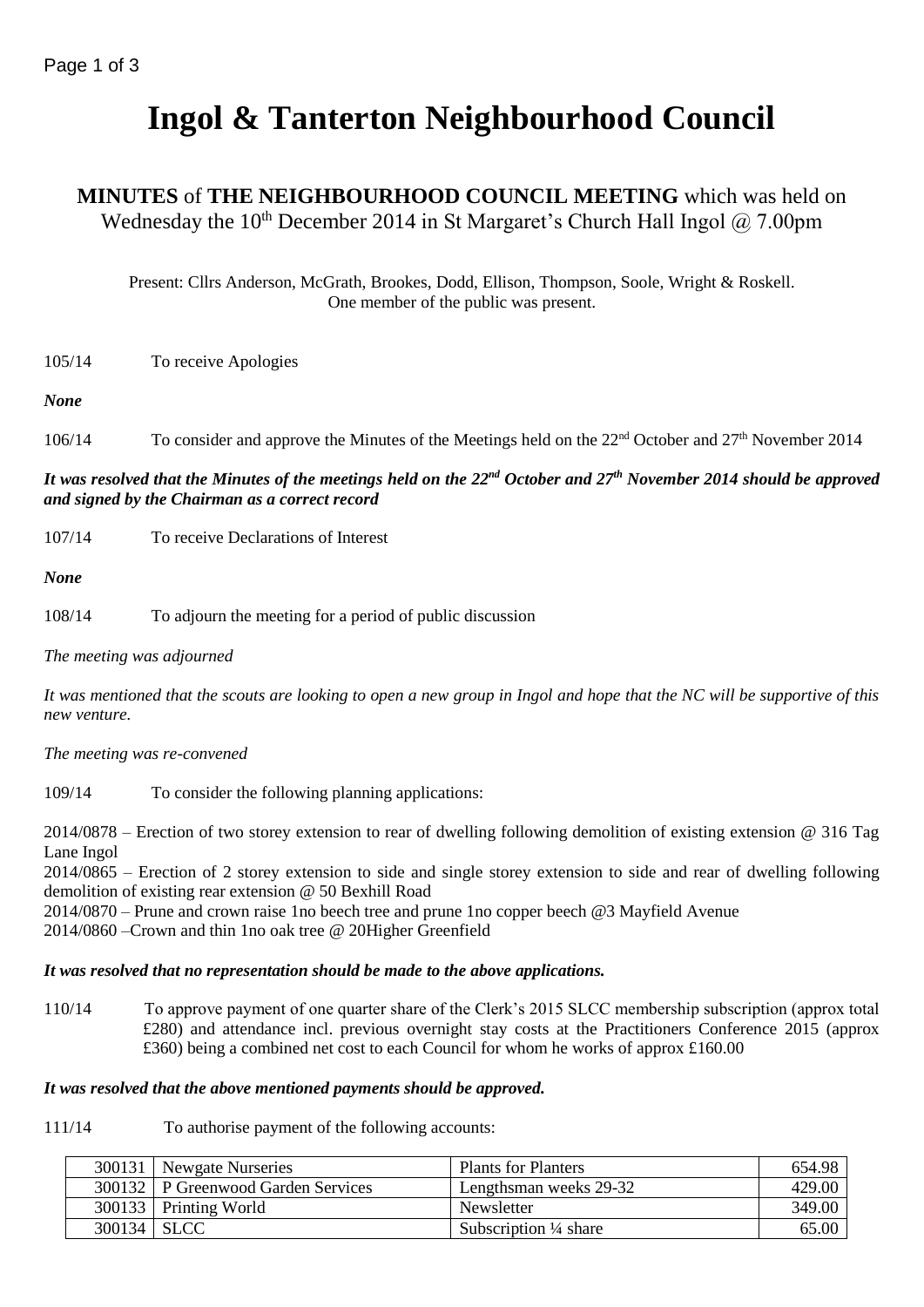| Page 2 of 3   |                                              |                                   |         |  |  |  |
|---------------|----------------------------------------------|-----------------------------------|---------|--|--|--|
| 300135   LALC |                                              | <b>Chairmanship Courses</b>       | 100.00  |  |  |  |
|               | 300136   City Distributers                   | Newsletter Delivery               | 116.68  |  |  |  |
|               | <b>ON LINE</b>   P Greenwood Garden Services | Lengthsman weeks 25-28            | 300.00  |  |  |  |
|               | <b>ON LINE</b>   P Greenwood Garden Services | Lengthsman weeks 33-36            | 306.38  |  |  |  |
|               | 300137   W V Mcennerney-Whittle              | Salary & Expenses Oct to December | 1115.26 |  |  |  |
|               | 300138   Inland Revenue                      | Tax and NI Deductions             | 691.20  |  |  |  |
|               | 300139   St Margaret's Church                | Room Hire                         | 48.00   |  |  |  |

#### *It was resolved that the above mentioned payments should be approved*

112/14 To consider the working group deliberations (enclosed) concerning the setting up of a 'surgery' and agree whether and how this should be done.

*It was resolved that in principle a series of 'surgeries' should be set up based at the library on the first Saturday of each month commencing in June 2015 after the next elections starting at 10.30am and finishing at 12.00 noon. It was further resolved that the working group (Cllrs Anderson, Dodd & Wright) would be responsible for drawing up the schedules for 'members' attendance at these surgeries based on two members per session, a list/fact sheet of the relevant contact details of other organisations and departments to aide providing guidance and responses to any issues or questions received, a register of enquiries made and arrange for the advertising of these 'surgeries' both in the next newsletter and on this Council's web site.*

113/14 To consider a motion from Cllr Dodd that this Council should contribute to the significant improvements to Intact by way of purchasing on their behalf and donating to them the required reception desk and furniture as outlined in the enclosed papers to the extent of £4335.00 for which Intact do not as yet have the available funds. If approved a plaque would be placed to acknowledge the significant contribution from this Council.

#### *It was resolved that this Council should contribute to the improvements to Intact by way of purchasing the required reception desk and furniture as outlined above to the extent of £4335.00 gross and then 'gift' the furniture to Intact who would then provide a 'plaque' acknowledgement of the donation by the Neighbourhood Council.*

114/14 To consider a motion from Cllr Roskell that this Council decide whether it would like to enter RHS Neighbourhood Awards as a benchmark to improving the area. (Please see enclosed papers and [www.northwestinbloom](http://www.northwestinbloom/) for further information.

#### *It was resolved that this Council should enter the RHS Neighbourhood Awards Scheme when registration becomes available in the New Year*

115/14 To consider a motion from Cllr Anderson that this Council should pay for the installation of lighting columns between Whitby Ave and Dunoon Close & also between Dunoon Close and Dunoon Close Green mound to be done in two phases each phase having been estimated to cost £4860.00 at current prices.

## *The above item was withdrawn since LCC have now agreed to fund the project themselves.*

116/14 To consider a motion for Cllr Brookes that this Council should provide and pay for installation and maintenance of seating to play area at Tanterton Village Green as per the enclosed report at a cost of £2400.00 approx.

*It was resolved that a working group comprising Cllrs McGrath, Dodd and Soole should draw up plans for a consultation to take place in the local area of the proposed installation and that such proposals once finalised should be brought back to this council for approval or amendment as appropriate.*

117/14 To consider the enclosed draft budget proposals and agree the Precept for 2015/16

*Following minute number 102/14 the following items have been received for consideration of inclusion where appropriate – please note that this item refers ONLY to the consideration of setting the Precept and does not by its*